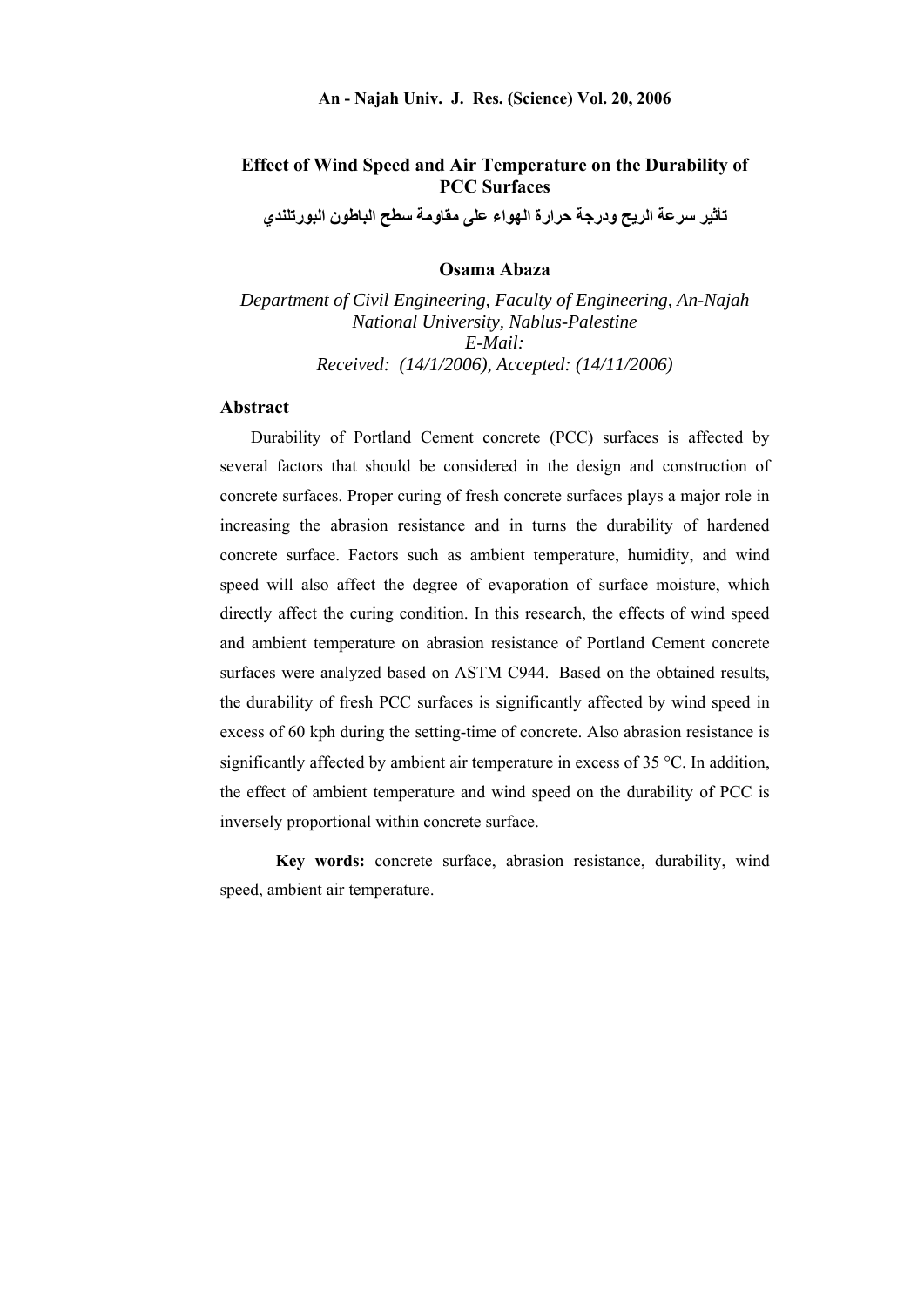تتسأثر مقاومسة سمطوح البساطون البورتلنسدي بعسدة عوامسل، وهسذه العوامسل يجــد أن تؤخــذ بعــين الاعتبــار فــي مرحلتــي التصـــميم والإنشــاء لهــذه الســطوح. إن معالجــة ســطح البــاطون الطــري تســاهم بــدور كبيــر فــي قــدرة الســطح علــي مقاومــة الإهتسراء، ممسا يسؤدي السي زيسادة مقاومسة السهطح لعوامسل الطبيعسة والاسستعمالات المختلفة. ومسن العوامـل التسي تسؤثر بصسورة مباشـرة فسي سـطح البـاطون الطـري -وذله ونسك بنساء علمي تبخسر المساء السهطحي-هسي: درجسة الحسرارة الجويسة، وسسرعة السريح، ودرجــة الرطوبــة وفــي هــذا البحــث ســتتم در اســة تــأثير كــل مــن ســر عة السريح ودرجسة الحسرارة الجويسة علسي مقاومسة الاهتسراء السطحي للبساطون البور تلنسدي. وقسد تسم اعتمساد طريقسة الجمعيسة الأمريكيسة للفحسص والمسواد C944 لفحه مم مقاومه الإهتسراء للظسروف والمجسالات المختلفية بمنساء علسي النتسائج المســتقاة مـــن هــذا البحــث، فقــد تبــين أن هنـــاك تـــأثير أ مباشــر أ لســر عة الـــر يح فـــي فتسرة زمسن الشسك الابتسدائي، وكسنلك لدرجسة حسرارة الجسو إذا مسا ارتفعست عسن ٣٥ درجـة مئويــة، فهـذه تـوثر فــي مقاومــة اهتـراء السـطح. لقـد تبـين –أيضــا- أن كــلا العـاملين يــؤثر فــي مقاومــة الســطح البورتلنــدي بصــورة عكســية مــن خــلال ســماكة السطح.

# **Introduction**

Durability of Portland Cement concrete (PCC) surfaces is of great importance, especially in cases of concrete floors subjected to foot traffic, vehicular traffic, forklifts, heavy trucking, all having attrition, scraping, and percussion behavior. Other applications of the nature of attrition, scraping, and cavitations are of abrasive behavior like hydraulic structures, dams, spillways, and tunnels. Several factors affecting the durability of concrete surfaces which should be considered in the design and construction of concrete surfaces to withstand abrasion due to

An - Najah Univ. J. Res. (Science) Vol. 20, 2006 **-**

**ملـخـص**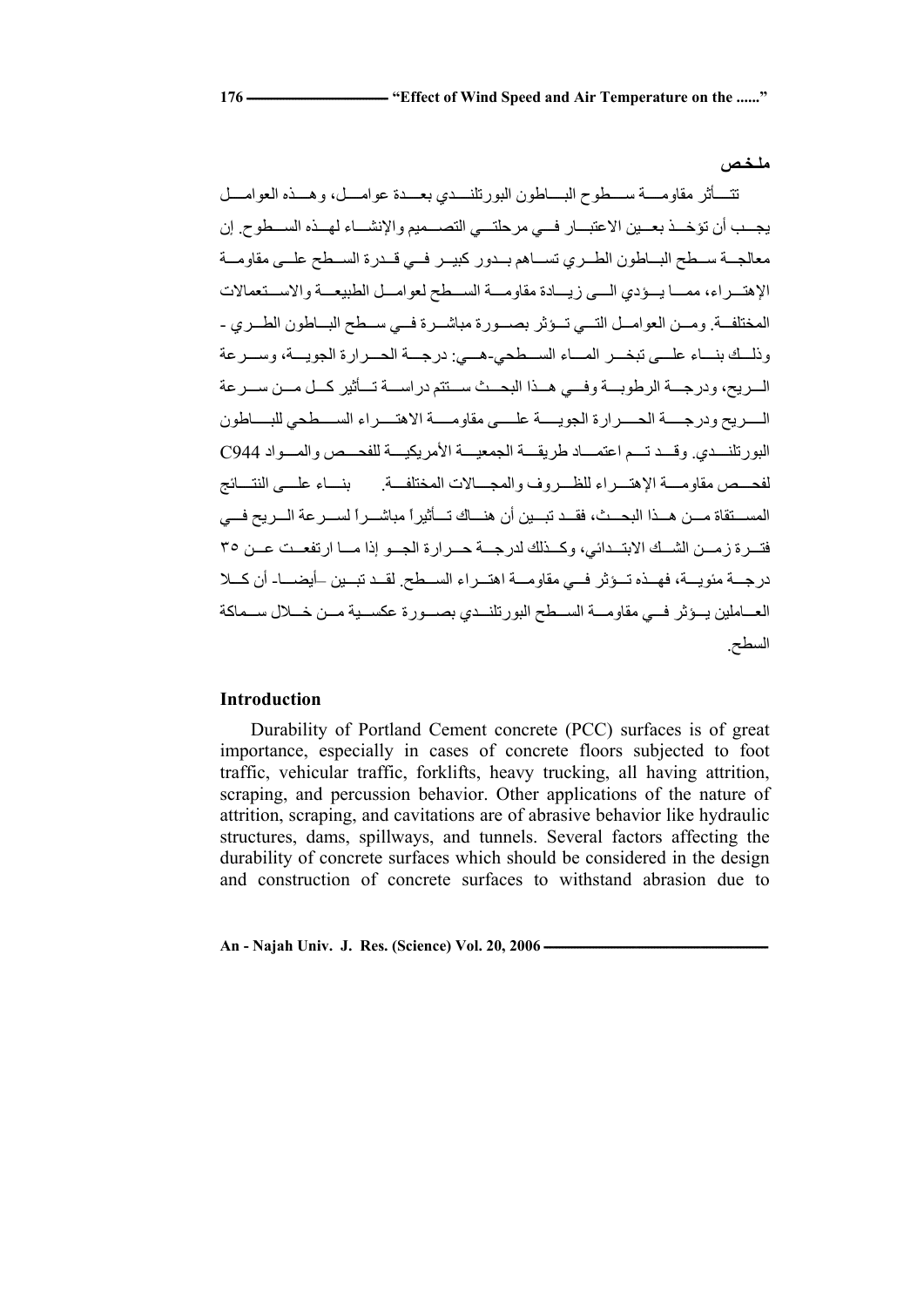rubbing and scouring, sliding, impact, scraping, attrition, …etc. The failure of concrete to resist abrasion can be traced to cumulative effect such as soft aggregates, inadequate compaction strength, improper curing or finishing, or over-manipulation of the plastic concrete surface.

Efficient curing increases the abrasion resistance. A correlation of curing time and abrasion resistance reported by Sawyer<sup> $(1)$ </sup> involved a series of tests comprising a wide range of water Cement ratio (W/C) and incremental curing. From this study, it is apparent that marked improvement in abrasion resistance can be expected with extended curing time, especially for surfaces composed of leaner concrete.

The need for taking deliberate steps to ensure proper curing of concrete is dependent on the ambient atmospheric conditions. In certain environments, where the relative humidity and temperature are favorable, no deliberate actions need to be taken to cure the concrete. Usually, conditions are such that some actions are required. Although there are no standard definitions, general ambient conditions could be put into three temperature categories. These are hot, 32 °C and above; cold 10 °C and below, and normal 10-32  $\degree$ C (2). Within these broad categories, the severity of environment is affected by relative humidity and wind speed. Therefore, by determining the ambient temperature, relative humidity, wind speed, and concrete temperature, the rate of evaporation of water from the exposed surface of fresh concrete could be estimated only in cases where free water exists on the surface. Hot weather conditions are normally considered more damaging to concrete. This is because of the potential drying of concrete at early ages as a result of high temperatures that may be accompanied by low relative humidity and wind.

#### **Research significance**

This research was focused on the effect of variables such as ambient air temperature and wind speed on curing of Portland Cement concrete surfaces and in turn on the durability of concrete surfaces. Abrasion resistance is considered one of the measures of durability of concrete surfaces, which tests the ability of those surfaces to withstand all forms of attrition, scraping, percussion, and cavitations. Damage to concrete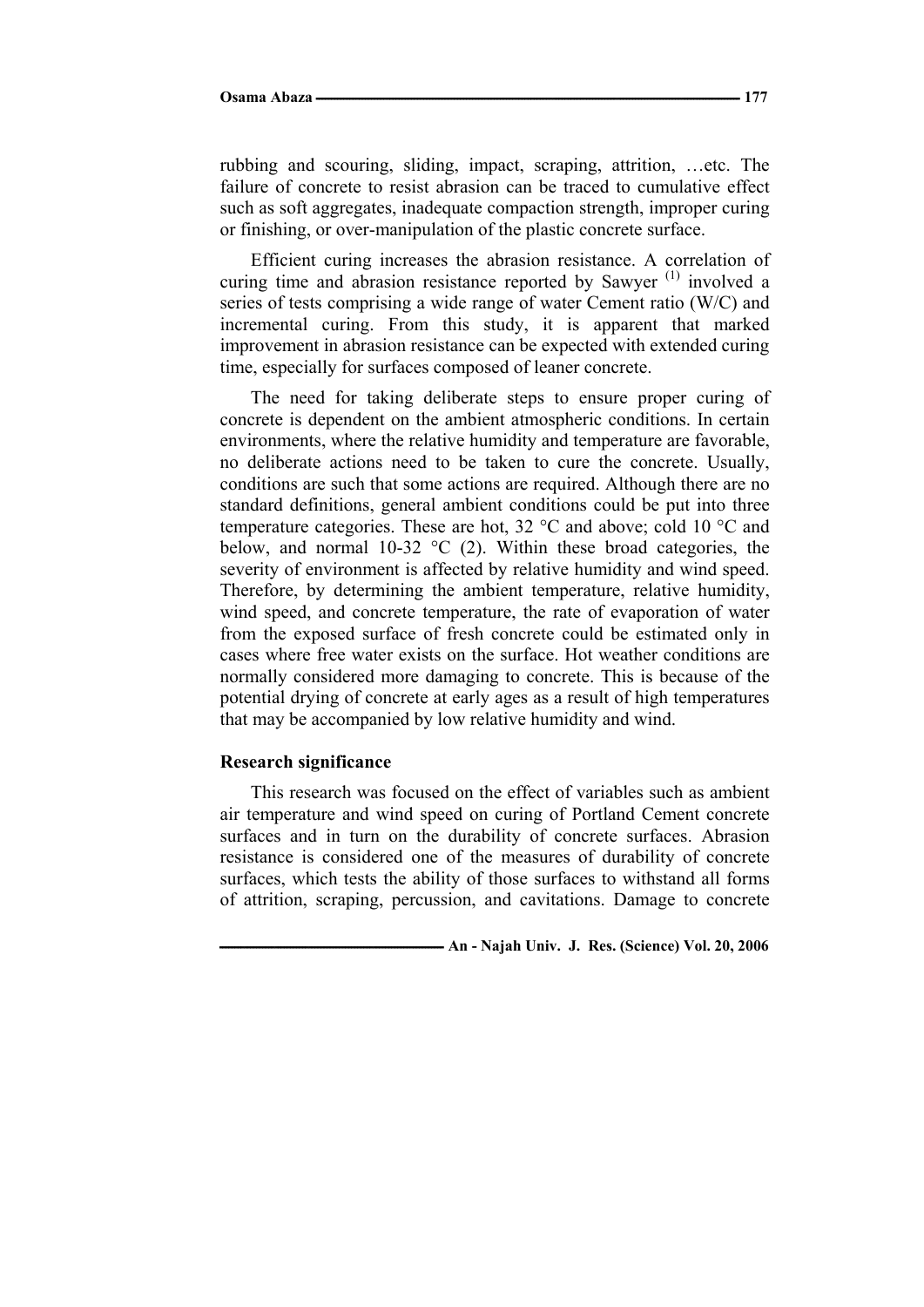surfaces can cause extensive damage to the concrete structure. Issues related to hot weather concreting and determination of ambient air temperature could be better evaluated to give proper attentions to ingredients, production methods, handling, and placing of concrete.

## **Literature review**

The setting process of concrete was the result of chemical reactions between Cement and water. Therefore, the laws of chemical kinetics should be in effect, and it is not surprising to find that those chemical reactions and the setting process are affected by ambient air temperature or wind speed. In general this chemical reaction proceeds faster at high temperatures in presence of water, and in turn presence of water in concrete mix is affected by evaporation by both high temperature and wind speed.

The properties of fresh and hardened concrete are affected by weather conditions. The primary problems in hot weather concreting related to the increased rate of Cement hydration and evaporation of moisture from fresh concrete surface, which both increase the water demand. The increased rate of Cement hydration causes the concrete temperature to rise and slump loss to increase. In addition, setting time will decrease as a result of abnormal weather conditions compared to normal conditions. Quick setting decreases workability during handling, consolidating, and finishing. A major problem with fresh concrete in hot weather is plastic shrinkage, which occurs during curing when the rate of evaporation is greater than the bleeding rate. Cracks developed on the concrete surface because the surface moisture evaporates causing it to dry and shrink before adequate tensile strength is developed. The evaporation rate depends on environmental conditions, especially concrete temperature, air humidity, and wind speed. Water evaporation from the surface will make Cement hydration short of moisture, which limits the ultimate concrete strength.

Laboratory program conducted by the California Division of Highways (3) considered the effect on abrasion of such variables as slump, finishing, curing, and surface treatments using linseed oil. Test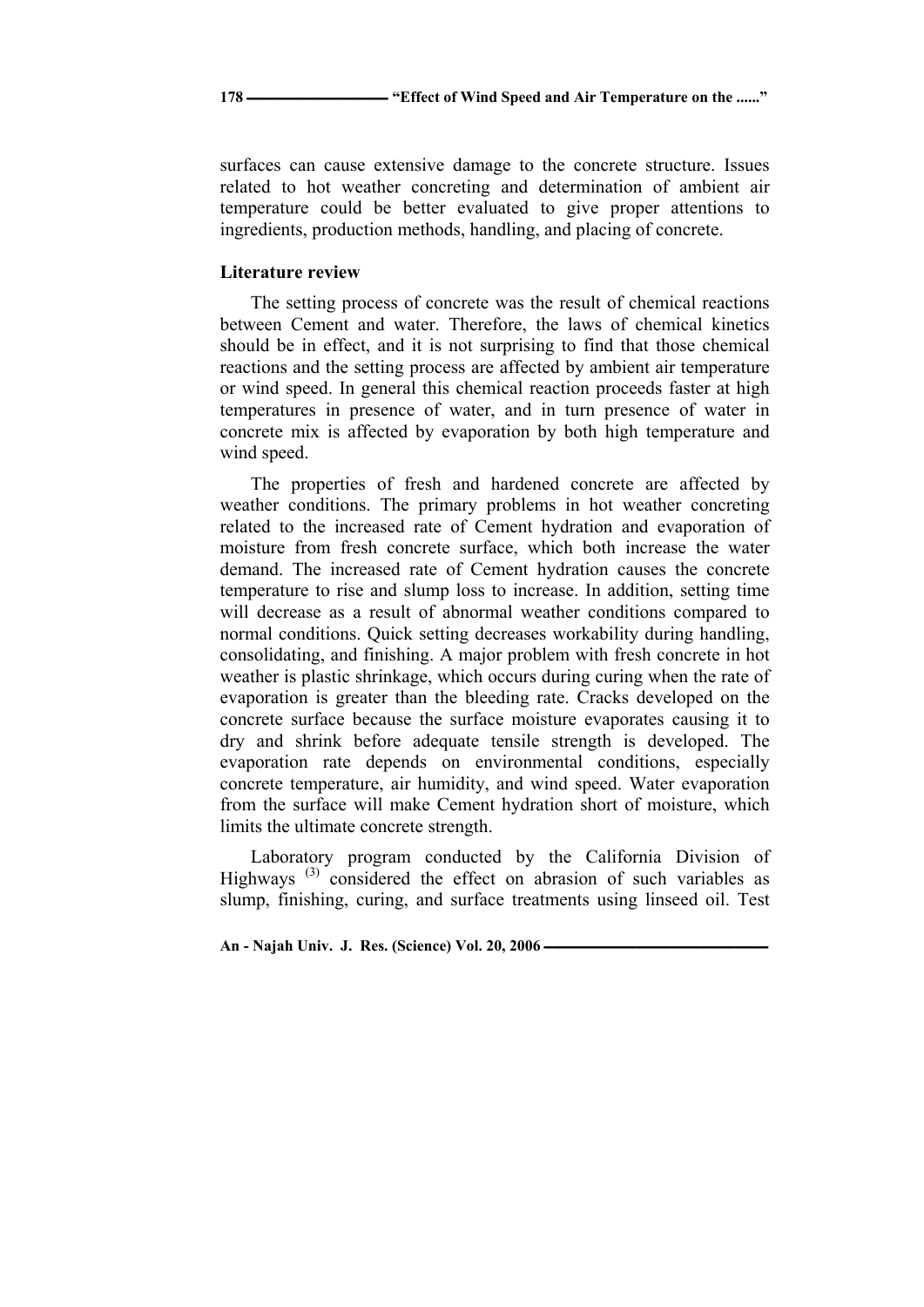data indicated, among these variables, that the greatest abrasion losses encountered were associated with less-than-adequate curing procedures.

Zawde $^{(4)}$  investigated the effect of different environmental conditions on the rate and amount of water evaporation from fresh mortar and concrete surfaces. The variables studied were temperature, initial mortar and concrete temperature, wind speed, relative humidity, type of Cement, and water content (W/C). Zawde found that in hot, humid climate, evaporation is three and a half time lower than in a hot, moderate climate and 7 % times lower than in a hot, dry climate.

Kettle and Sadegzadeh<sup> $(5)$ </sup> tested the influence of construction procedures on abrasion resistance. A test method, based on rotating steel wheels running in a circular path, has been adapted to assess the abrasion resistance of concrete. Results showed efficient curing significantly increased the abrasion resistance.

Senbetta and Scholer<sup>(6)</sup> developed a new approach and a new test procedure for making a quantitative assessment of how well concrete was cured. Assessment was based on absorpitivity of the paste and abrasion testing of the surface. The results showed significantly larger changes in absorpitivity of paste between the surface and the bottom regions of poorly cured samples. The abrasion test results were also found to be in agreement with those of the absorpitivity test.

The issue of maximum temperature for hot weather concreting was raised in the America Concrete Institute (ACI) Building Code requirements for placing concrete in tropical climate by users of the ACI documents<sup>(7)</sup>. Some people specify a maximum permissible concrete temperature of  $32^{\circ}$ C. Others suggest temperature higher than  $32^{\circ}$ C is allowable if the concrete contains a set-retarding admixture.

Section 5.13 of ACI 318-02 "Building Code Requirements for Structural Concrete" requires that: "During hot weather, proper attention shall be given to ingredients, production methods, handling, placing, protection, and curing to prevent excessive concrete temperatures or water evaporation that could impair required strength or serviceability of the member or structure"  $(7-8)$ .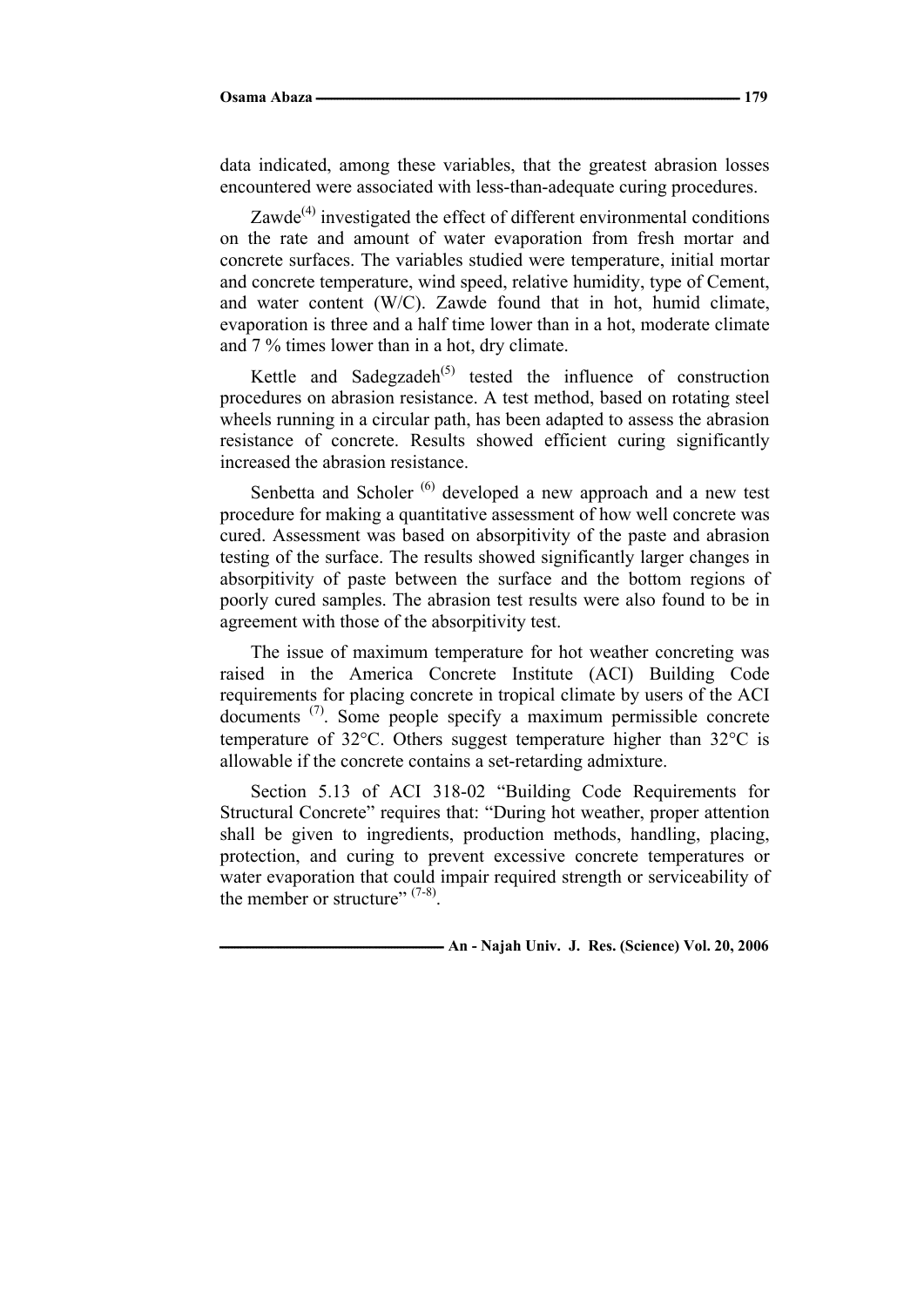**180 ــــــــــــــــــــــــــــــــــــــــــــــ" Effect of Wind Speed and Air Temperature on the ......"**

Hot weather applies to a project when a combination of conditions, primarily environmental, adversely affects fresh and hardened concrete properties. The conditions that must be considered are high air temperature, high concrete temperature, low relative humidity, wind exposure, and solar radiation exposure. It is important to note that hot weather concreting can occur in any location at any time a combination of the above condition is present  $(9)$ .

Section R 5.13 of the ACI 318 commentary cites recommendations for hot weather concreting. The document states that: "in the more general types of hot weather construction, it is impractical to recommend a maximum limiting ambient or concrete temperature because circumstances vary widely. A limit would serve a specific cause might be unsatisfactory in others. Accordingly, the committee could only point out the effects of higher temperatures in concrete as mentioned in Section 1.3 and 2.2.1. The committee advised that at some temperature between 24 and  $38^{\circ}$ C there is a limit that will be found to be most favorable for best results in each hot weather operation, and such a limit should be determined for the work". ACI 305-99 contains similar recommendations regarding limits on maximum concrete temperature  $(9-10)$ .

In the United States of America most states specify a maximum concrete temperature at placement between approximately 33 to  $39^{\circ}$ C (85 to 95F). This limit remains the same irrespective of the type of mineral or chemical admixture used. For example, the Florida Department of Transportation's hot weather concreting requirements allow a maximum of delivered concrete temperature of  $38^{\circ}$ C and require the concrete producer to use specialized hot weather mixture proportioning methods  $(10)$ .

Cark, Sumer and Celik (12) tested the effect of curing temperature on compressive strength and water permeability of concrete. The curing temperatures used in this investigation were:  $5^{\circ}$ C,  $22^{\circ}$ C,  $39^{\circ}$ C, and  $52^{\circ}$ C. The results obtained have shown that as the curing temperature increases, the compressive strength of the specimen increases. On the other hand, as the curing temperature increased up to room temperature, water

An - Najah Univ. J. Res. (Science) Vol. 20, 2006 **-**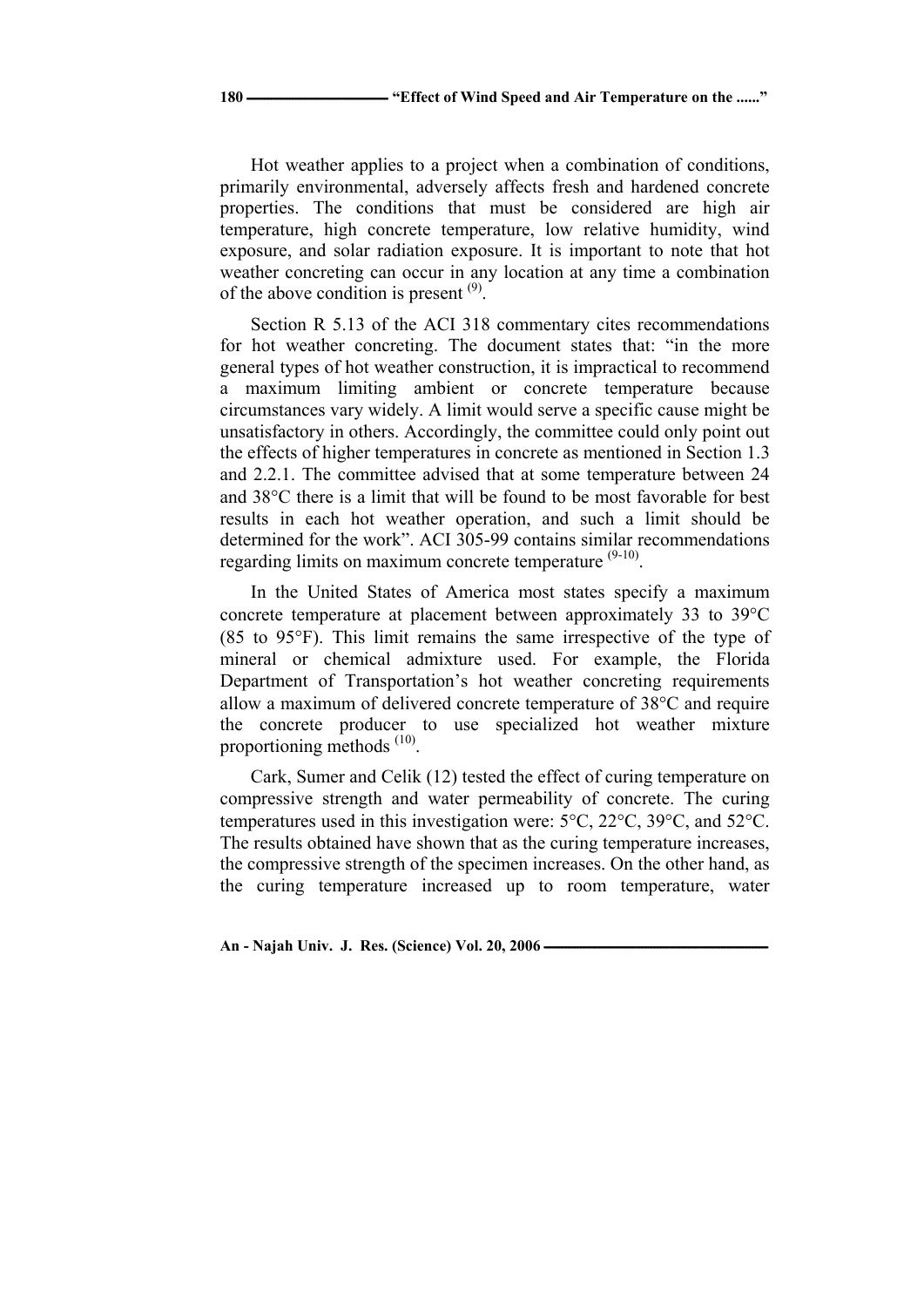permeability of concrete decreased but as the temperature was increased, water permeability started to increase.

Schindler and Mc Cullough  $(13)$  investigated the importance of concrete temperature control during concrete pavement construction in hot weather conditions. The research focused on long-term concrete performance and the reason why high concrete temperatures during placement are of concern. The research showed a detrimental long-term concrete performance as a result of high concrete temperature causing an increase in the rate of hydration, thermal stresses, the tendency for drying shrinkage cracking, permeability, and decrease of long-term concrete strength and durability as a result of cracking.

#### **Methodology**

For the purposes of this research, several parameters were considered as main variables; amongst which air temperature, wind speed and watercement ratio. To best simulate the field condition, a closed environment was used which a small room with 40 % fixed humidity. Each application of the variables under consideration including poring and casting were done during the initial set of Portland Cement concrete mixture. The duration of application of the specified wind speed and air temperature was forty five minutes, which is approximately the duration of the initial set of the concrete mixture.

In order to make the essential assessment of the effect of air temperature and wind speed, several sub conditions were considered. For air temperature, four levels were set; 15 °C, 25 °C, 35 °C, and 43 °C all within the range of interest to most countries in the Middle East. For each air temperature value, three applications of wind speeds were used; 35 kph, 60 kph, and 90 kph. To explore the effect of both variables of wind speed and air temperature, three concrete mixes were used with different W/C; of 0.30, 0.45, and 0.60 (designated as M1, M2, and M3, respectively). This brings the total number of conditions tested to thirty six (three specimens for each condition combination), they vary in air temperature, wind speed, and water-Cement ratio values. It is important

**ـــــــــــــــــــــــــــــــــــــــــــــــــــــــــــــــــــــــــ An - Najah Univ. J. Res. (Science) Vol. 20, 2006**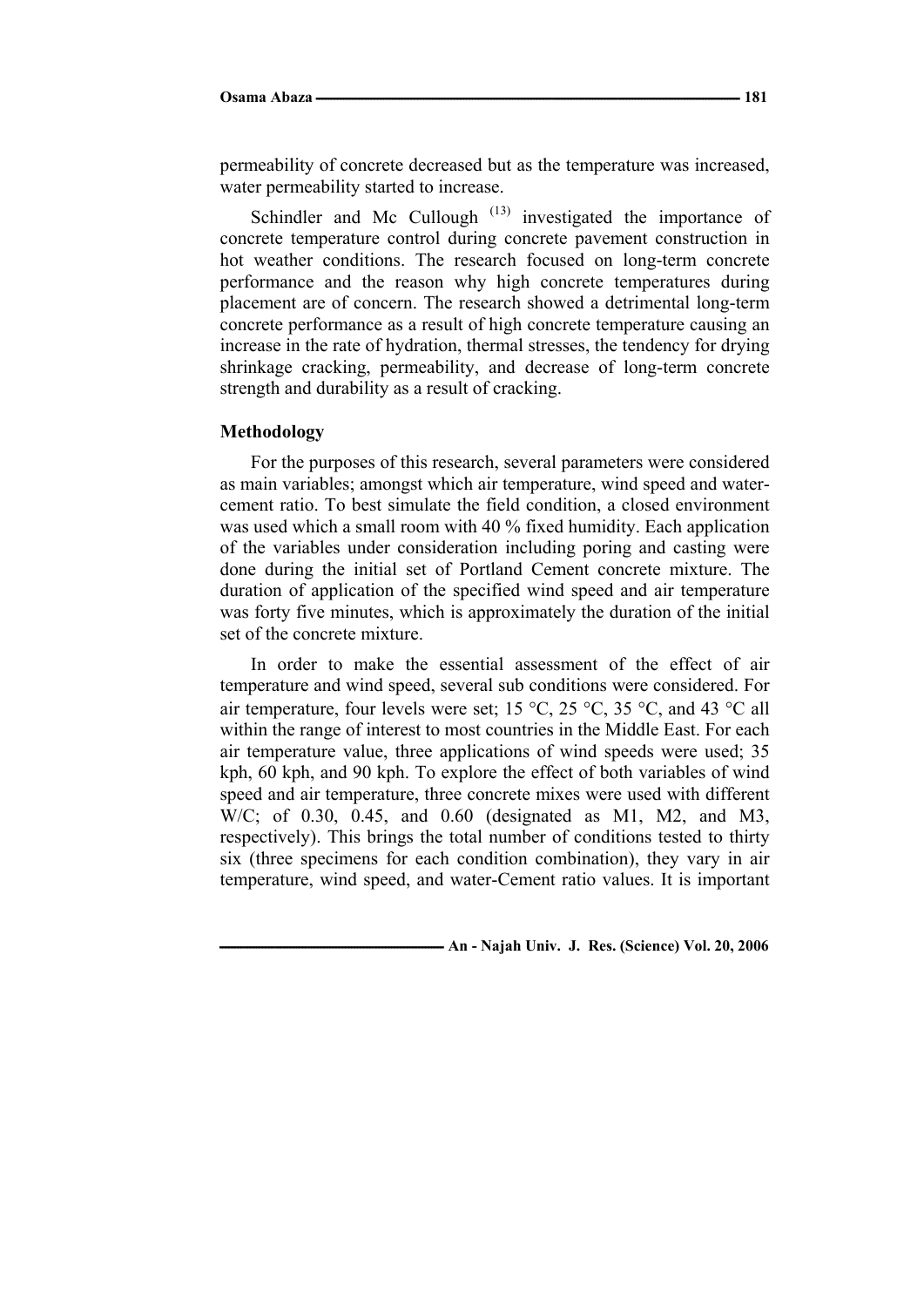to note that each of the thirty-six conditions are prepared and tested separately. This means that each mix (based on W/C) and each condition of wind speed and temperature were done separately.

The measure of durability of Portland Cement concrete surface was abrasion resistance or wear resistance. The Standard Test Method for Abrasion Resistance of Concrete or Mortar surfaces by the Rotating-Cutter Method, ASTM C944 was adapted to measure abrasion resistance. Portland Cement concrete surfaces exposed to different air temperatures and wind speeds would affect the immediate concrete surface. To explore the effect of those variables through the surface thickness, two cases were considered as follows:

**Case one:** Testing the exposed surface using 20-kg load over the surface using the abrasion cutter-head for a period of two minutes. The purpose of this case is to test the amount of wear or abrasion of each condition relative to the other; this will give an indication of durability of each condition relative to the other.

**Case Two:** Testing the exposed surface for the second time on the same location tested in case one case to have an assessment of the extent of the effect of the exposure to the two variables considered. This will test the increase or decrease of abrasion resistance through the Portland Cement concrete surface.

ASTM C944 standard requires weighing the specimen before and after testing, this difference indicates the degree of abrasion resistance. Specimens considered were 10x10-cm surface with 5-cm thickness. Heating and cooling were utilized to maintain the required air temperature and an air-blowing machine with potentiometer to control air speed were used to simulate wind speed in the field. Table 1 includes the properties of fine and coarse aggregates used in the concrete mix proportions of Portland Cement concrete constituents used in the mixture are presented in Table 2.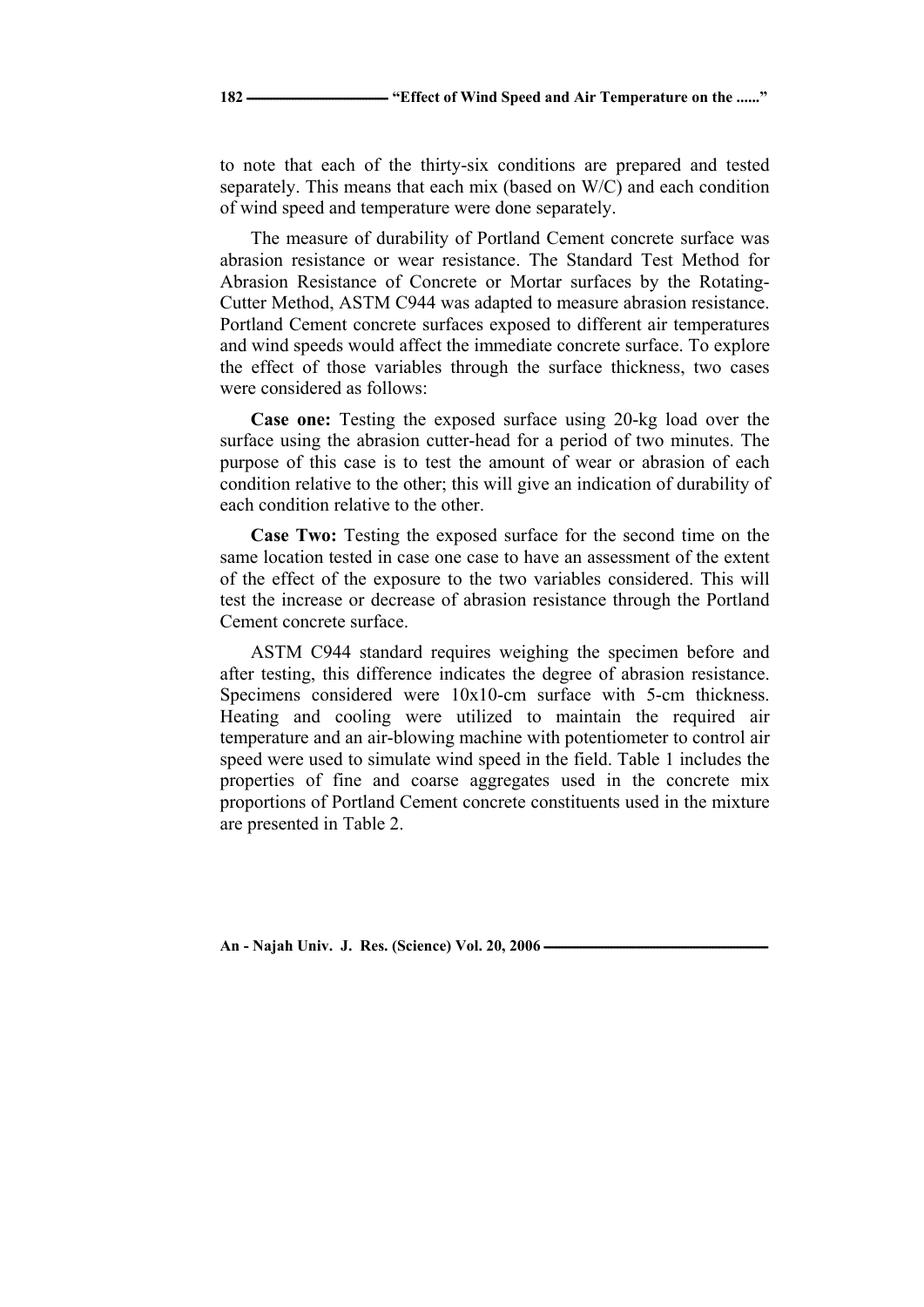|                            |                                | Size groups and percentages (Size<br>$mm, \%$ |                                   |      |                                  |  |
|----------------------------|--------------------------------|-----------------------------------------------|-----------------------------------|------|----------------------------------|--|
| Coarse<br><b>Aggregate</b> | <b>Property</b>                | <b>P1</b><br>(19mm,<br>15%                    | P <sub>2</sub><br>(12.5mm,<br>18% |      | P <sub>3</sub><br>(9.5mm,<br>15% |  |
|                            | Bulk specific gravity          | 2.66                                          | 2.62                              |      | 2.60                             |  |
|                            | Bulk specific gravity<br>(SSD) | 2.82                                          | 2.78                              |      | 2.88                             |  |
|                            | Apparent specific<br>gravity   | 2.76                                          | 2.77                              |      | 2.81                             |  |
|                            | Absorption $(\% )$             | 1.93                                          | 1.62                              |      | 2.88                             |  |
|                            | Unit weight $(kg/m^3)$         | 1552.6                                        | 1516.44                           |      | 1511.28                          |  |
|                            | Void content $(\%)$            | 41.56                                         | 41.96                             |      | 42.0                             |  |
|                            | Los Angeles test               | 26.8                                          |                                   |      |                                  |  |
|                            | $%$ Loss)                      |                                               |                                   |      |                                  |  |
| Fine<br>Aggregate          |                                | P3 (4.75mm,<br>9%                             |                                   |      | P4 (Sand, 43%)                   |  |
|                            | Unit weight (kg/m3)            | 2.5                                           |                                   | 1668 |                                  |  |
|                            | Bulk specific gravity          | 2.88                                          |                                   | 2.64 |                                  |  |
|                            | Void content $(\% )$           | 42.0                                          |                                   | 36.7 |                                  |  |

Table (1): Properties of fine and coarse aggregates used in the concrete mix.

**Table (2):** Concrete constituents proportions

| <b>Mix Number</b> |                   |       |               |                            |                              |                      |
|-------------------|-------------------|-------|---------------|----------------------------|------------------------------|----------------------|
|                   |                   | Water | <b>Cement</b> | Coarse<br><b>Aggregate</b> | Fine<br><b>Aggregat</b><br>e | W/C<br>$\frac{0}{0}$ |
| $M1$              | $kg/m^3$          | 178   | 593           | 1063.8                     | 486.6                        | 0.30                 |
| M <sub>2</sub>    | $\text{kg/m}^3$   | 178   | 395.4         | 1063.8                     | 653.5                        | 0.45                 |
| M <sub>3</sub>    | kg/m <sup>3</sup> | 178   | 296.5         | 1063.8                     | 737                          | 0.60                 |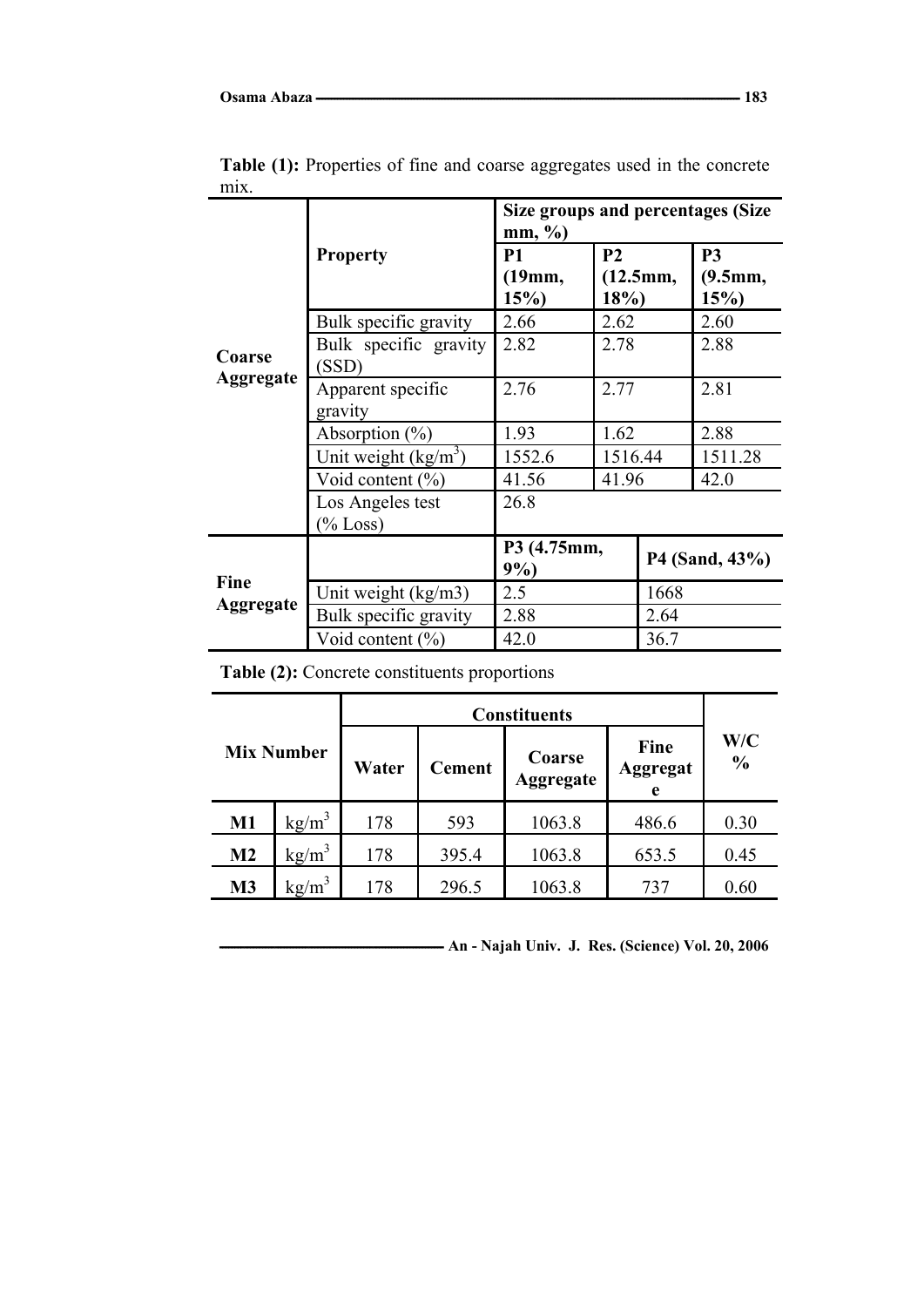In order to explore the effect of air temperature and wind speed on specimen's comparative specimens were prepared and tested in a standard curing condition without exposure to any environmental conditions. Considering the exposed and unexposed specimens as well as the two cases tested, the grand total number of specimens tested as apart of this research is two hundred and sixteen specimens (Thirty six condition of testing with three specimen per condition and that of the standard reference condition) and the grand total number of tests to three hundred twenty four (for the two cases of abrasion on the same sample for the thirty six conditions considered).

#### **Results and Discussion**

Abrasion resistance was used as a measure of durability in the analysis of the effect of air temperature and wind speed on the curing and durability of Portland Cement concrete surfaces. Figure 1 summarizes the results of case one for the exposed specimens designated as "field specimens" and the standard cured specimens designated as "ideal specimens". Conditions of ambient air temperature as well as the wind speed associated with each condition were presented on the x-axis. The associated amount of wear for each of those conditions were presented on the y-axis measured by weight in grams and given for each of the three selected W/C designated as M1, M2, and M3.

Analysis of the first condition of ambient air temperature of 15  $^{\circ}$ C and the condition of 35-kph-wind speed, the amount of wear associated with mix M1 (W/C =  $0.30$ ) for the field specimens are approximately 55 % more wear than the ideal specimen, this indicates a reduction in abrasion resistance caused by the effect of exposure above.

The value of the amount of wear for mix M2 (W/C = 0.45) also gives more wear for the field specimen compared to the ideal specimens with approximately 73% difference. This indicates a reduction in the abrasion resistance with more wear generated caused by the difference in W/C values. Same behavior can be noticed for mix M3 ( $W/C = 0.6$ ) with more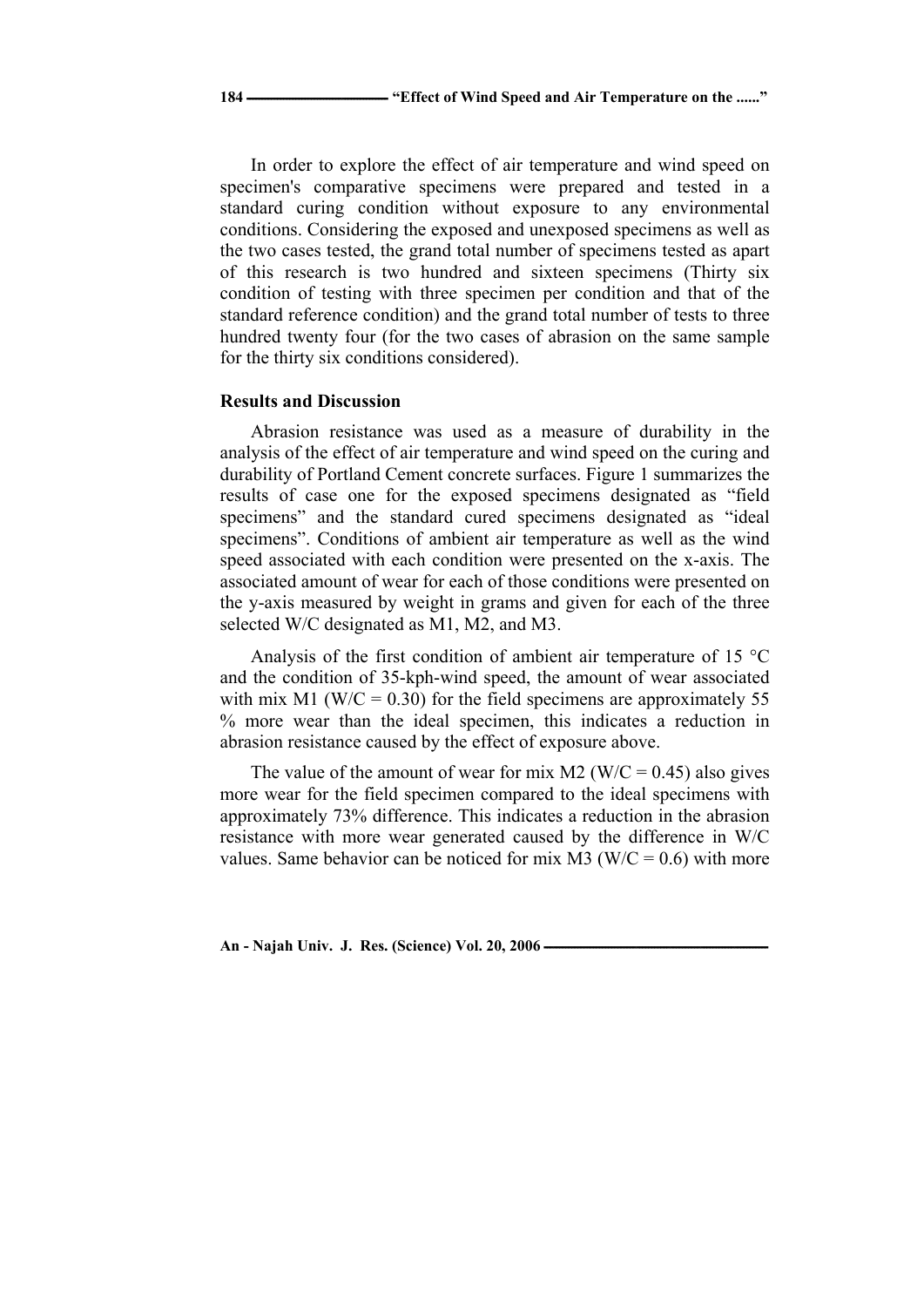

wear in the field specimen of 80 % compared to that of the ideal specimen.

**Figure 1: Average Amount of Wear for Case One (Two minute period).**

Analysis of the same ambient air temperature condition for M1, M2, and M3, indicate that the leaner the mix the more the effect of wind speed on the reduction of abrasion resistance. In another word, as the loss of moisture increases as wind speed increase having the chemical reaction short of enough moisture to fully take place and eventually reduces strength of the surface layer. Analysis of the condition of 15  $^{\circ}$ C and wind speed of 60 kph, indicate the same behavior can be noticed but with more wear generated caused by the increase in wind speed which indicates higher evaporation rate.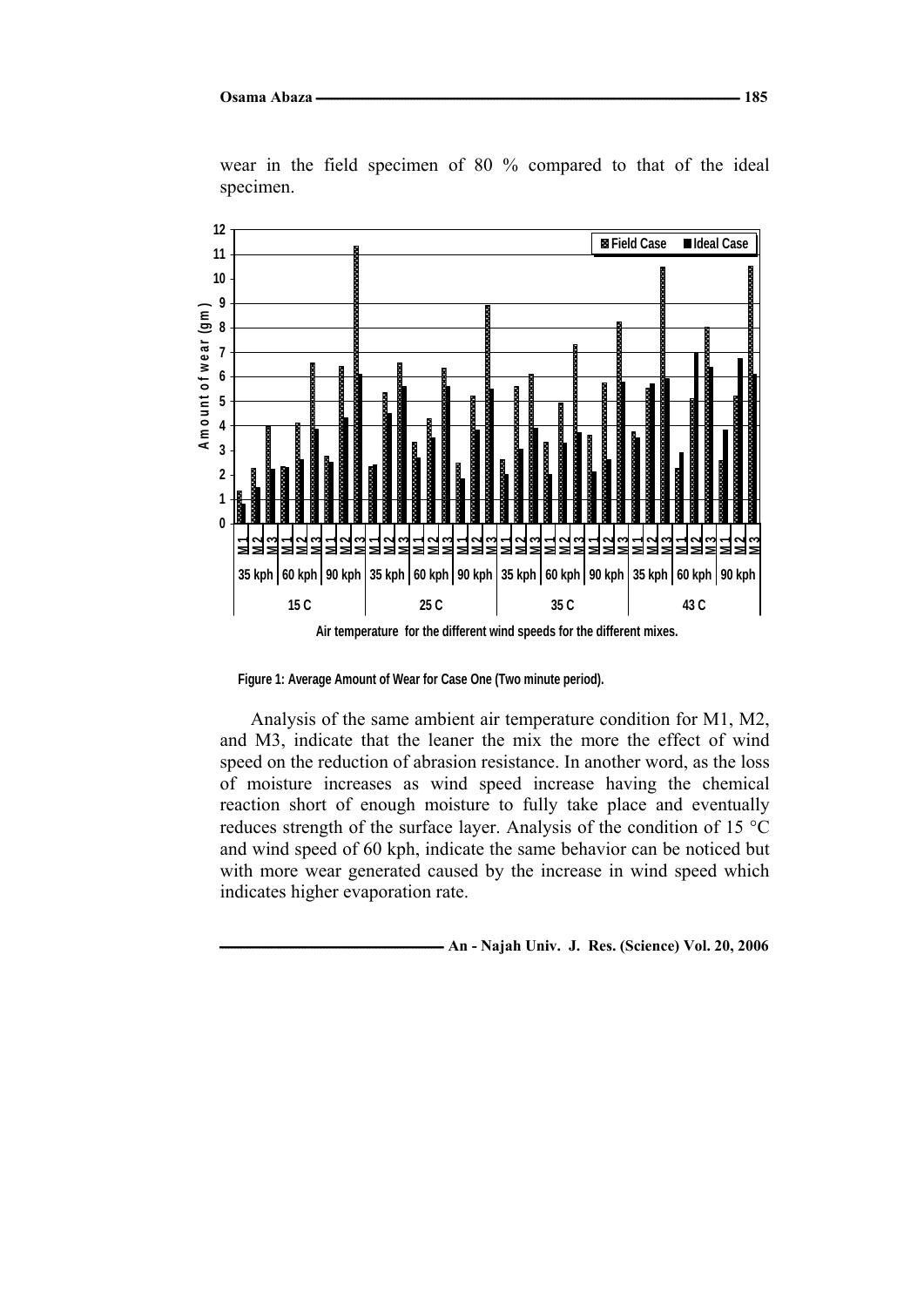For the same condition of an ambient air temperature of 15  $\degree$ C but with a wind speed of 90 kph, the same behavior was noticed with further increase in the amount of wear or further decrease in abrasion resistance caused by higher loss of moisture from the fresh concrete surface. For all conditions of wind speed and an ambient air temperature of 15  $^{\circ}$ C, there was a significant decrease in abrasion resistance with the increase of wind speed.

It is important to note that each mix was prepared separately for each condition of air temperature and wind speed, but using same materials and mix proportions. For that reason, the comparative analysis is based on the difference in the amount of wear of each set of the field and ideal specimens.

Analysis of the ambient air temperature of  $25^{\circ}$ C and the various wind speeds considered above were shown in Figure1, generally, the same behavior was repeated with minor change in the amount of wear between the three wind speeds for the same conditions of ambient air temperature of 15  $\degree$ C and 25  $\degree$ C. For example, the overall difference of wear for all wind speeds and different mixes used was +4.0 % of more wear for the 25  $\degree$ C condition compared to that of 15 $\degree$ C condition, considering the nature of the test, this difference is considered insignificant. In general, the comparative analysis between the two conditions of ambient air temperature of 15  $\degree$ C and 25  $\degree$ C indicated no difference in abrasion resistance, which means that the difference in temperature in this range has no significant effect on the rate of loss of surface moisture for the same wind speed. Differences in wear for the three cases of wind speed were significant which means loss of surface moisture was consistent with that of the first condition of ambient air temperature which lead to the conclusion that in spit of temperature change within the range of 15-25  $\degree$ C, differences in wear caused by change in wind speed is approximately the same for each case of wind speed.

Analysis of the ambient air temperature condition of 35  $\degree$ C, indicated in this case too, the same behavior was noticed between the two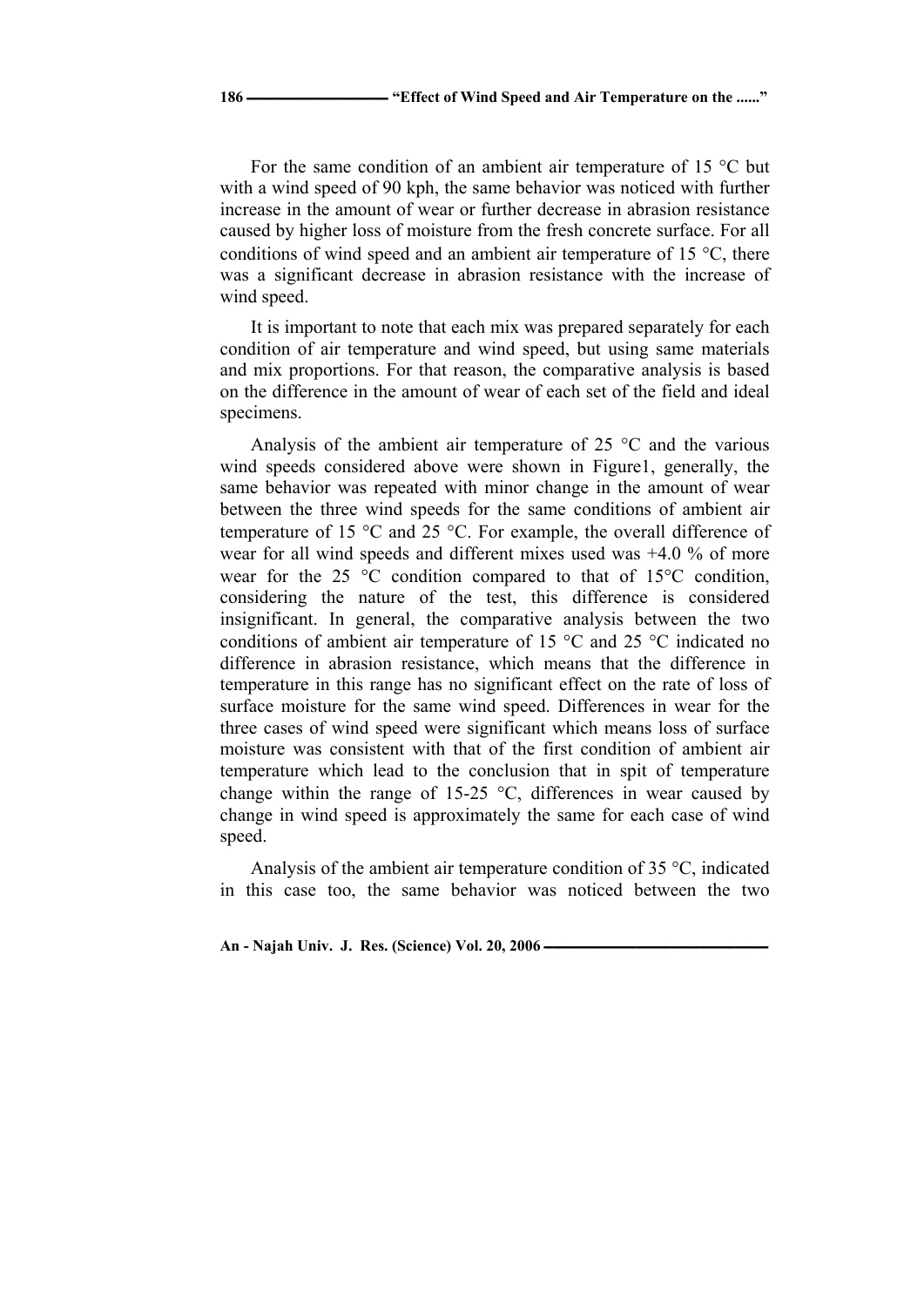conditions of ambient air temperature of 15  $\degree$ C, and 25  $\degree$ C compared to that of the condition of 35  $\degree$ C. The overall differences in percent of abrasion resistance were  $+3\%$  and  $-1\%$  respectively. Differences were insignificant considering the nature of the test. This indicates that within the range of 15-35  $\degree$ C, ambient air temperatures have no significance on the abrasion resistance of Portland Cement concrete surfaces. As far as the different in wear between the three wind speeds used in this research, significant difference exists between each of these values of wind speeds irrespective of change in ambient air temperature.

Analysis of ambient air temperature of 43  $\degree$ C indicated that the effect of wind speed was consistent with that of other temperature conditions considered except with higher amount of wear generated in each of the three conditions of wind speeds as shown in Figure 1. A comparative analysis of the overall difference in wear between the ambient air temperature conditions of 15 °C, 25 °C, and 35 °C to that of the 43 °C, the difference was  $+18\%$ ,  $+14\%$ , and  $+15\%$  respectively, indicating more amount of wear generated for the  $43 \degree C$  ambient air temperature condition. In another word, a significant reduction in abrasion resistance was noticed for the condition of 43 °C.

Analysis of all conditions considered for wind speed revealed that a significant reduction was noticed with increase in wind speed irrespective of water-Cement ratio or air temperature. Drastic reduction of abrasion resistance was noticed at wind speeds in excess of 60 kph. As far as air temperature conditions are considered, it was noticed that the effect of air temperature was only significant at relatively high temperatures in excess of 35 °C. The overall difference between field and ideal specimens was 115 % for all conditions of air temperature, wind speed, and concrete mixes.

Analysis of case two (extra two minutes of wear) for all conditions of ambient air temperature and wind speed for the three concrete mixes considered relative to the amount of wear generated is shown in Figure 2. It should be noticed that in this case too, all specimens tested in case one for the three values of wind speed and for values of ambient air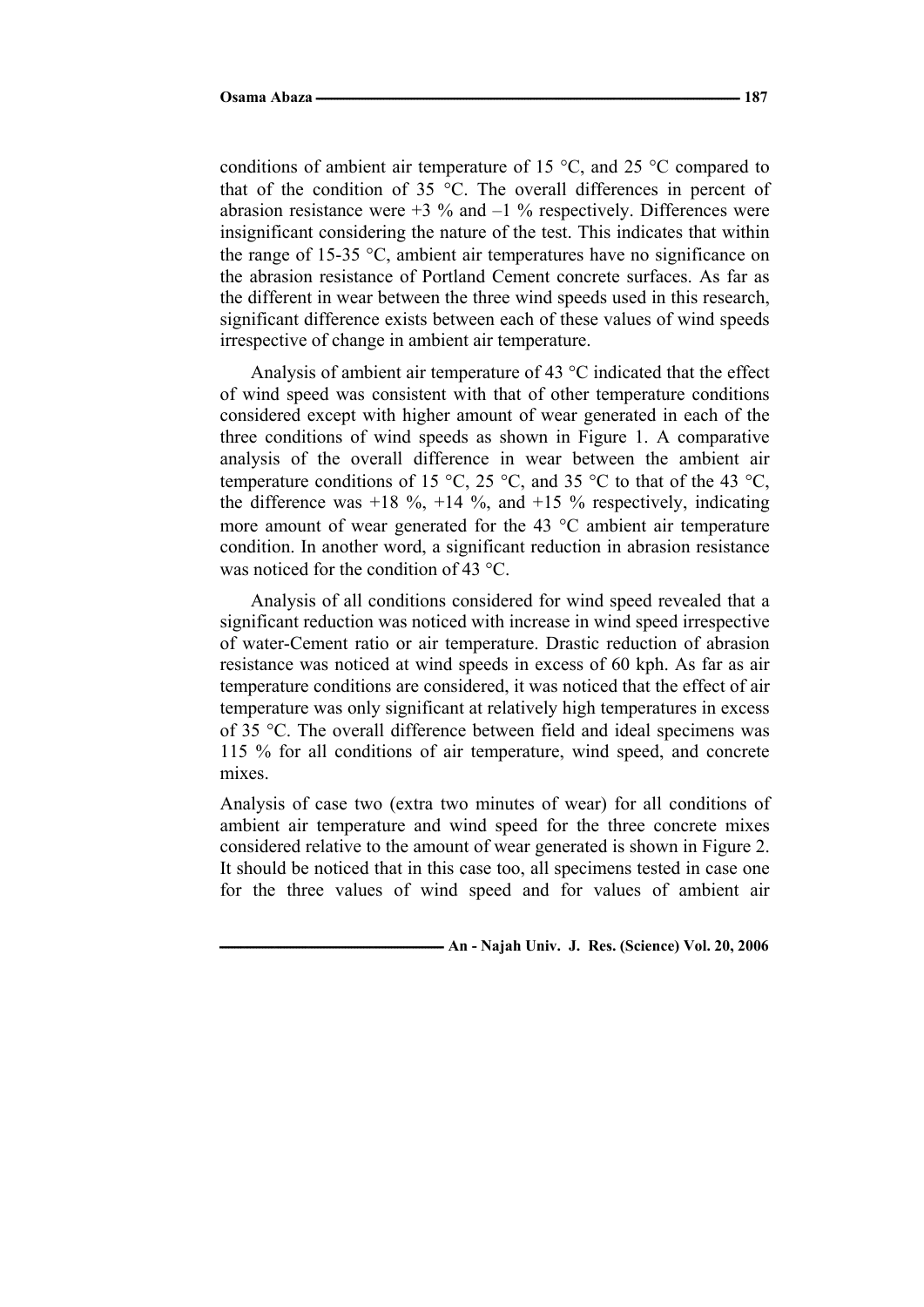temperature, those were tested again on the same location for an extra two minutes. For the condition of 15  $\degree$ C, the average difference in the amount of wear generated was 16 % for this case compared to approximately 69 % difference for the same condition in case one. This indicates that less difference in wear between ideal and field specimens or less wear was generated in the lower parts of concrete surfaces or the effect of exposure of wind speed and ambient air temperature was significantly less than that of the top surface.



**Figure 2: Average Amount of Wear for Case Two (Additional two minutes period).**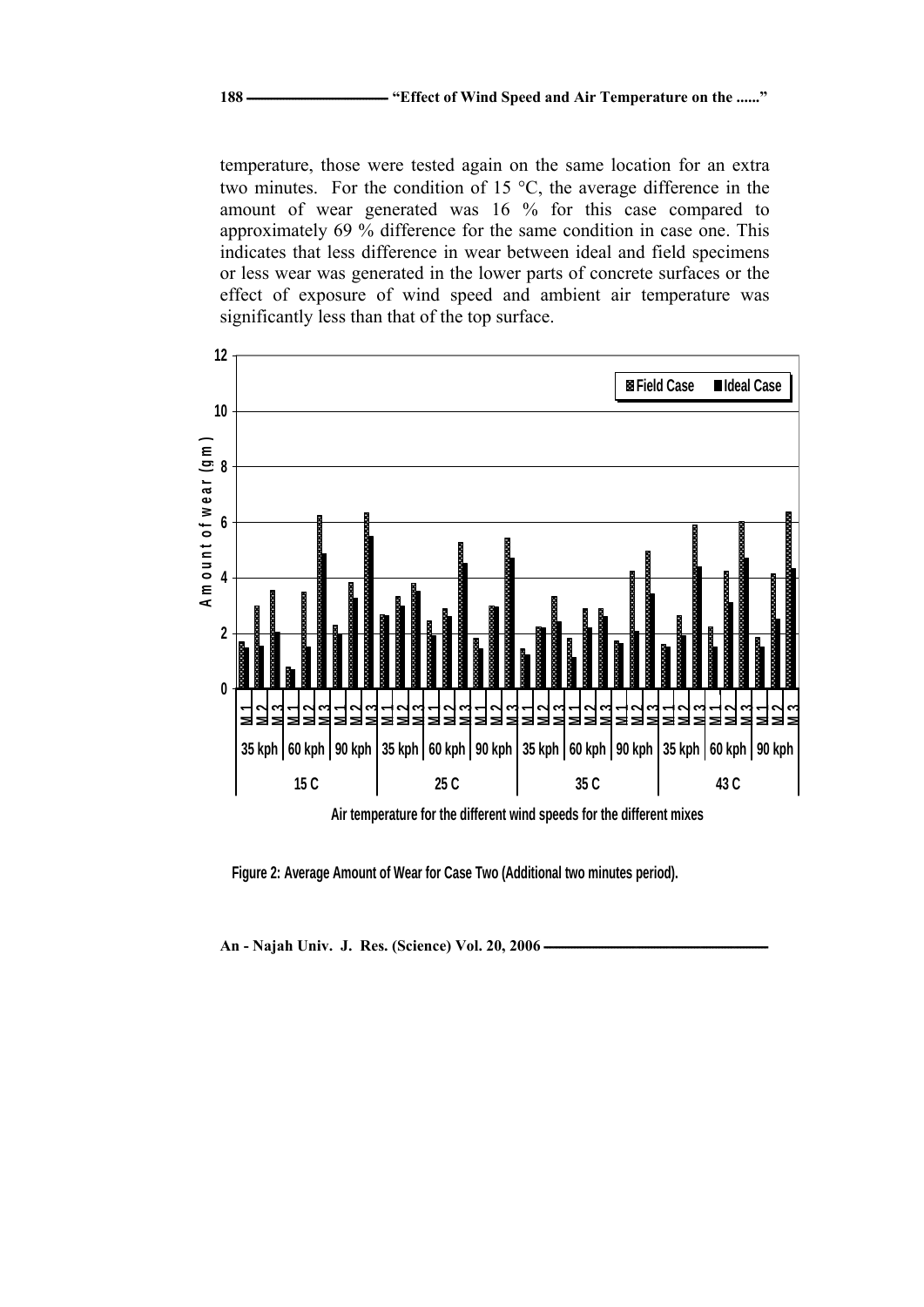







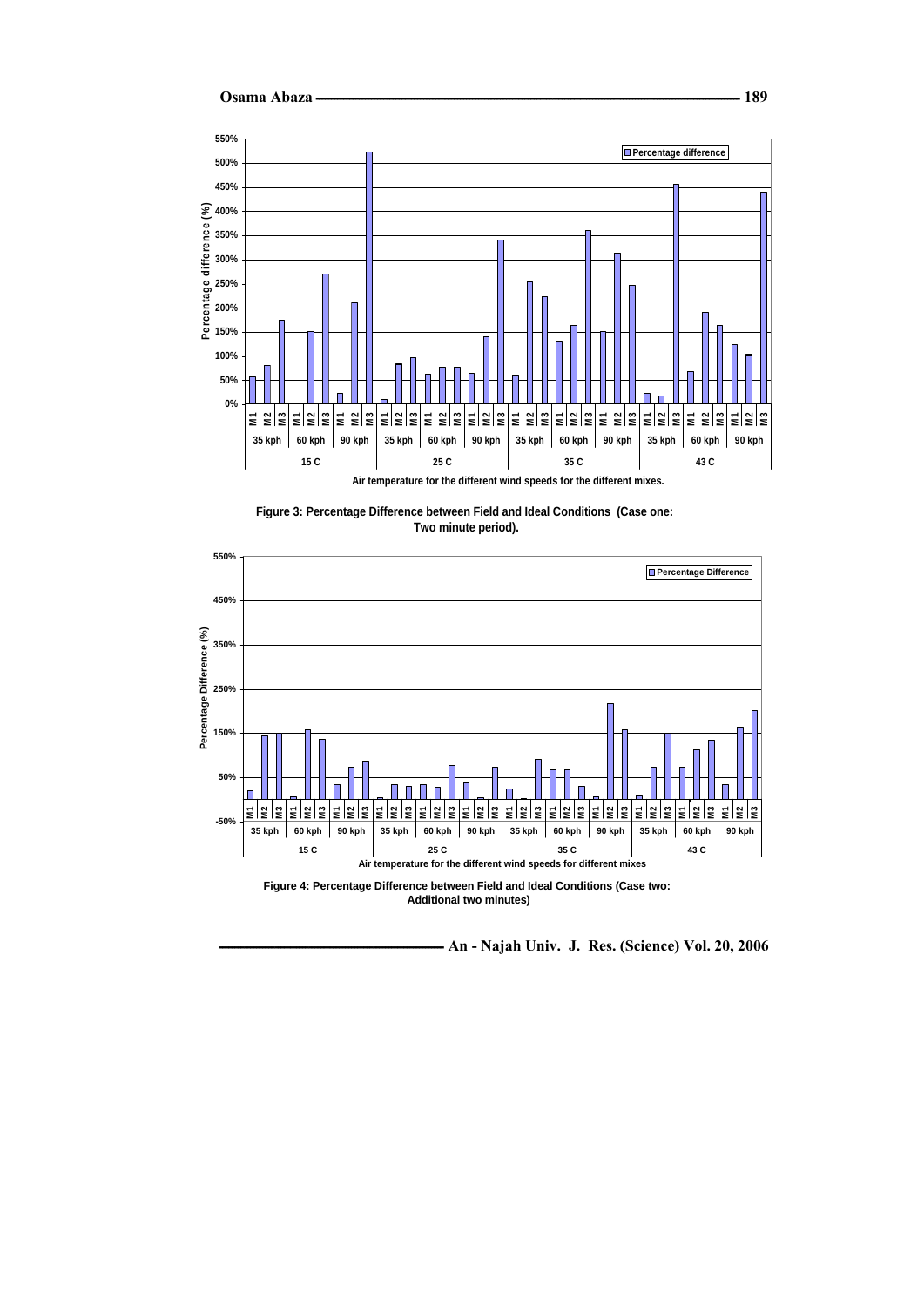Analysis of the difference in wear between field and ideal specimens for the other ambient air temperatures of 25 °C, 35 °C, and 43 °C for case two and those of case one, indicated that the difference of 63 %, 88 %, and 86 % respectively. Those differences are considered significant. The overall difference was 63 % between case one and two for all conditions of ambient air temperature and wind speed. This difference clearly indicates a significant effect of both air temperature and wind speeds by an excess amount of wear generated in case one relative to case two (less abrasion resistance) and eventually a drastic effect on durability of Portland Cement concrete surfaces.

# **Conclusions**

Based on the results of this research, the following conclusions are considered valid:

- 1. Durability of fresh Portland Cement concrete surfaces was significantly affected by wind speed during the setting-time of concrete.
- 2. Abrasion resistance of fresh Portland Cement concrete was significantly affected as a result of temperature change at high temperature in excess of 35  $\degree$ C.
- 3. In general, weather conditions of wind speeds in excess of 60 kph or and ambient air temperatures in excess  $35^{\circ}$ C requires proper attention to ingredients, production methods, handling, placing, and curing of Portland Cement concrete.
- 4. The effect of air temperature and wind speed on the abrasion resistance of Portland Cement concrete was inversely proportional from the surface within concrete surface.

## **References**

(1) Sawyer, J. L., "Wear Test on Concrete Using the German Standard Method of Test and Machine", Proceedings, *American Society for testing and Materials*, **57**, (1957), 1143-1153.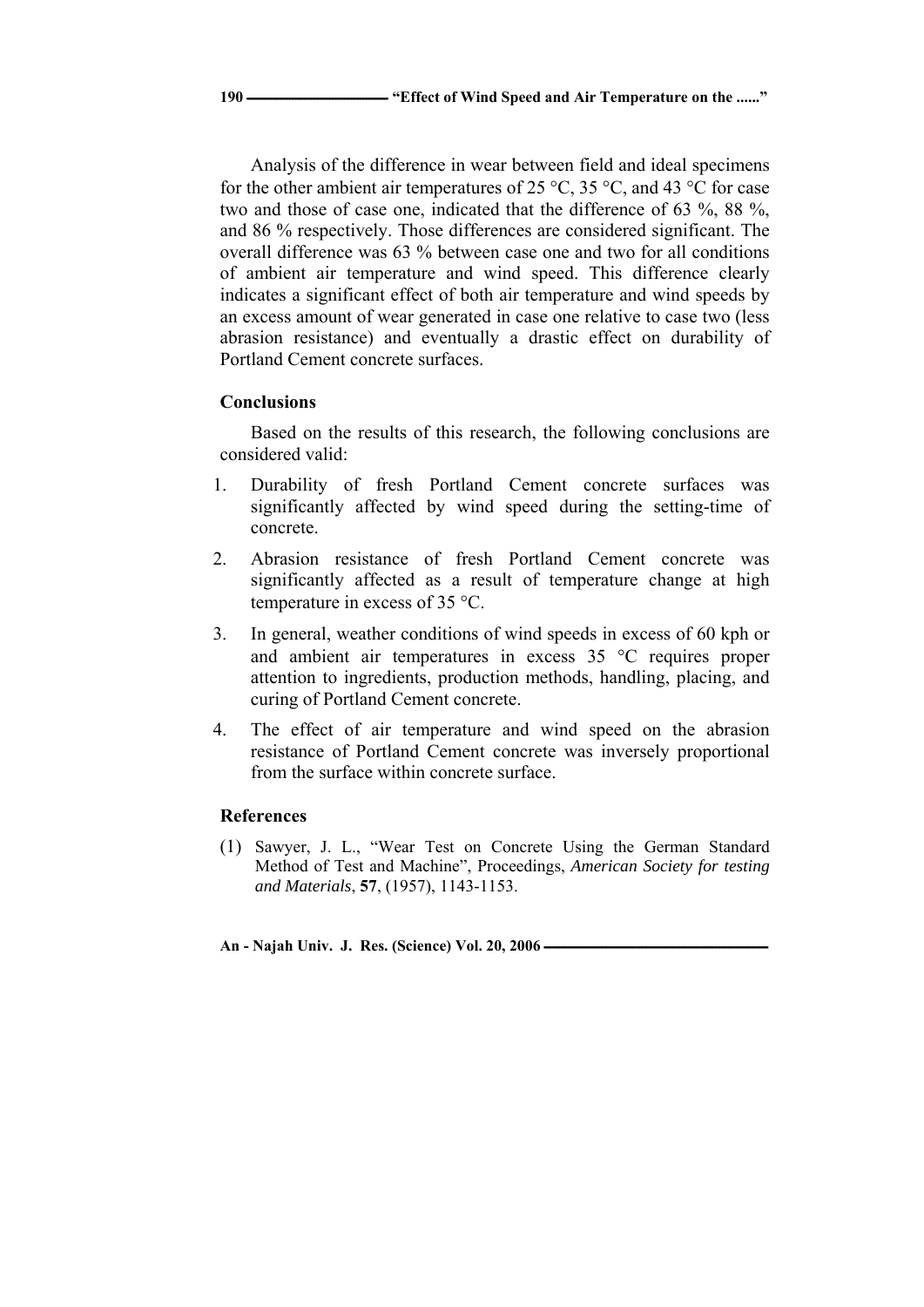- (2) Klieger, Paul and Lamond, Joseph F., "Concrete-Making Materials", 4<sup>th</sup> ed. ASTM, STP 169C, Philadelphia, PA, (1994), 623.
- (3) Spellman, D. L. and Ames, W. H., "Factors Affecting Durability of concrete surfaces", *Materials and Research Department*, California division of highways, Sacramento, CA, **Report No. M&R 250908-1 BRPD-3-7**, (1967).
- (4) Berhane, Zawde, "Evaporation of water from Fresh Mortar and Concrete at Different Environmental Conditions", *Journal proceedings* **81(6)**, (1984).
- (5) Kettle, R.J. and Sadegzadeh, M., "Influence of Construction Procedures on Abrasion Resistance (SP-100), *special publication*, **100(4)**, (1987).
- (6) Senbetta, Ephraim and Scholer, Charles F., "A New Approach for Testing Concrete Curing efficiency", *Journal proceeding*, **81(1)**, (1984).
- (7) Concrete Q&A, "Maximum temperature limits for hot weather concrete", *Concrete International*, **25 (2**), (2003), 96.
- (8) ACI committee 318, "Building Code Requirements for Structural Concrete", *American Concrete Institute*", Farmington Hills, Michigan **ACI 318-02 section 5.13** (2002).
- (9) ACI committee 305, "Hot weather concreting", *American Concrete Institute*, Farmington Hills, Michigan **ACI 305-99** (2002).
- (10) ACI committee 318, "Commentary", *American Concrete Institute*, Farmington Hills, Michigan **ACI 318-02 section R 5.13** (2002).
- (11) Bergin, M, and Syed, C., , "Florida's Hot-Weather Concreting Specification", *Concrete International*, **24(5)**, (2002) pp 31-33.
- (12) A. I. Cark, M. Sumer, "The effect of Curing Temperature on compressive Strength and Water Permeability of Concrete", *Concrete Technology For Developing Countries, Forth International Conference*, East Mediterranean University, , Gazimagusa, North Cyprus, (7-8 Nov. 1996).
- (13) Anton K. Schindler, and B. Frank Mc Cullough, "The Importance of Con Concrete Temperature Control During Concrete Pavement Construction IN Hot Weather Conditions" *Transportation Research Board*, (January 2002), Washington D. C..